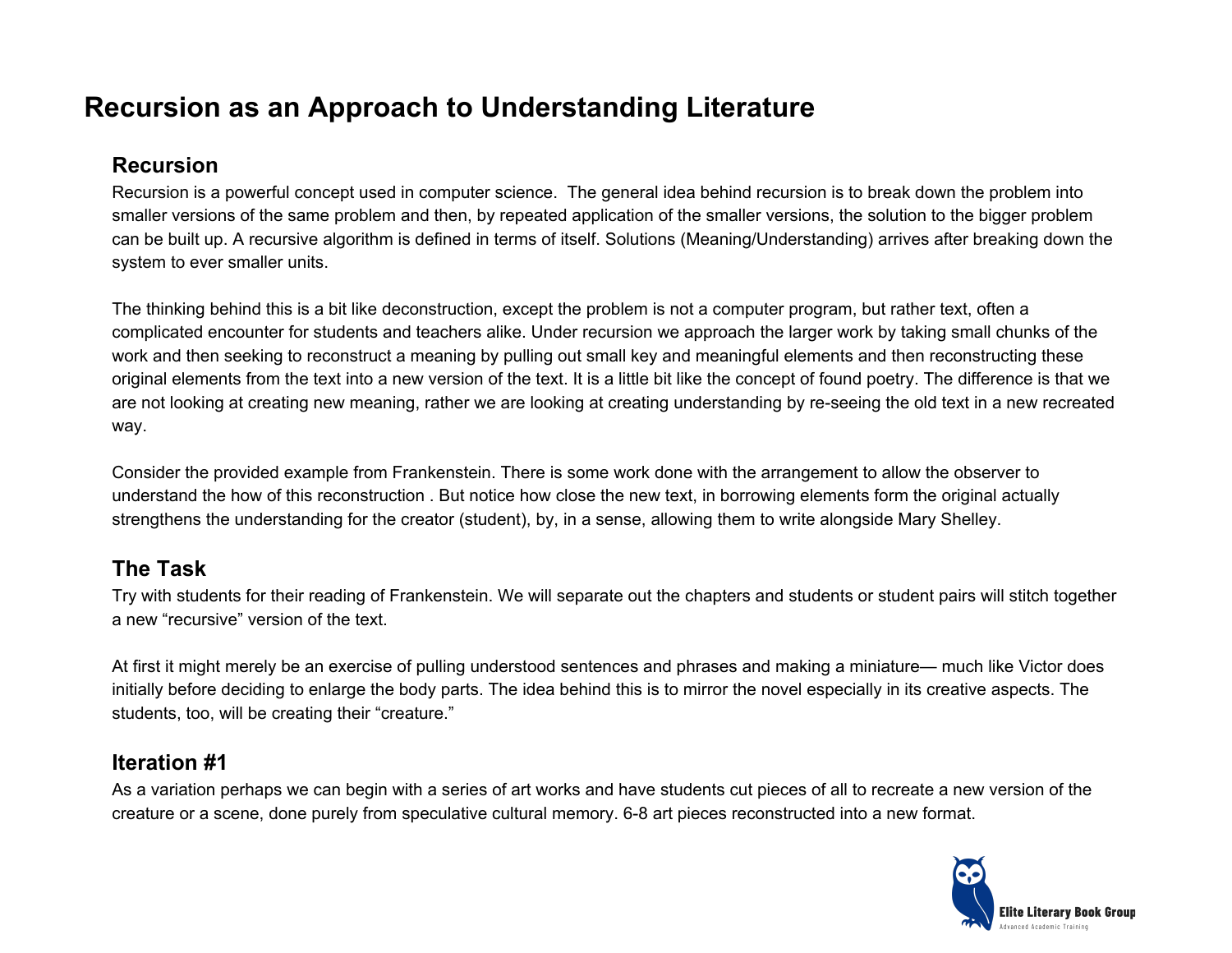# **A Recreation of Mary Shelley's** *Frankenstein A Lesson on Recursion*

**First: Identify your chapter and set up three columns in a table (1X3).**

| Letter | To Mrs. Saville, England         |
|--------|----------------------------------|
|        | St. Petersburgh, Dec. 11th, 17-- |

# 8 Farewell, my dear, excellent Margaret.

**Paragraph Poem**  $(Draft #1)$ 

 $(Draft #2)$ 

**Second: Divide up the selected chapter with your partners. Number each paragraph. Each person takes a specific (set) of paragraphs. For each paragraph your task is to pull one or two sentences that contain the key idea or image or meaning of the paragraph as a whole. They may also stand out in the paragraph as an effectively written sentence. Retype or copy and paste them in the first column. Be sure to identify which paragraph the sentence is coming from.**

| $\P$ 1: You will rejoice to hear that no disaster has<br>accompanied the commencement of an enterprise which<br>you have regarded with such evil forebodings.                     |                                     | 1: You will rejoice to hear that no disaster has<br>accompanied the commencement of an enterprise which you<br>have regarded with such evil forebodings.                     | Evil forebodings                                    |
|-----------------------------------------------------------------------------------------------------------------------------------------------------------------------------------|-------------------------------------|------------------------------------------------------------------------------------------------------------------------------------------------------------------------------|-----------------------------------------------------|
| $\sharp$ 2: I shall satiate my ardent curiosity with the sight of a part<br>of the world never before visited, and may tread a land<br>never before imprinted by the foot of man. | Third: As a team                    | \$1.2: I shall satiate my ardent curiosity with the sight of a<br>part of the world never before visited, and may tread a land<br>never before imprinted by the foot of man. | Satiate my ardent curiosity                         |
| ≸ 3 This expedition has been the favourite dream of my<br>early years. My education was neglected, yet I was                                                                      | distill down each<br>of these       | \$15 3 This expedition has been the favourite dream of my early<br>years. My education was neglected, yet I was<br>passionately fond of reading                              | My education was neglected, yet I was<br>passionate |
| passionately fond of reading<br>⊈ 4 Six years have passed since I resolved on my present                                                                                          | sentences to<br>a key phrase or     | \$ 4 Six years have passed since I resolved on my present<br>undertaking.                                                                                                    | Six years passed                                    |
| undertaking.<br>¶ 5 And now, dear Margaret, do I not deserve to                                                                                                                   | small collection<br>of words. These | \$ 5 And now, dear Margaret, do I not deserve to accomplish<br>[B]ut I preferred glory to every<br>some great purpose?<br>enticement that wealth placed in my path.          | preferred glory to wealth                           |
| accomplish some great purpose?<br>[B]ut I preferred glory<br>to every enticement that wealth placed in my path.                                                                   | will be placed in                   | \$ 6   have no ambition to lose my life.                                                                                                                                     | I have no ambition to lose my life                  |
| ⊈ 6 I have no ambition to lose my life.                                                                                                                                           | the second                          | <b>1</b> 7 If I fail, you will see me again soon, or never.                                                                                                                  | If I fail never                                     |
| <b>f</b> 7 If I fail, you will see me again soon, or never.                                                                                                                       | column:                             | § 8 Farewell, my dear, excellent Margaret.                                                                                                                                   | Farewell                                            |

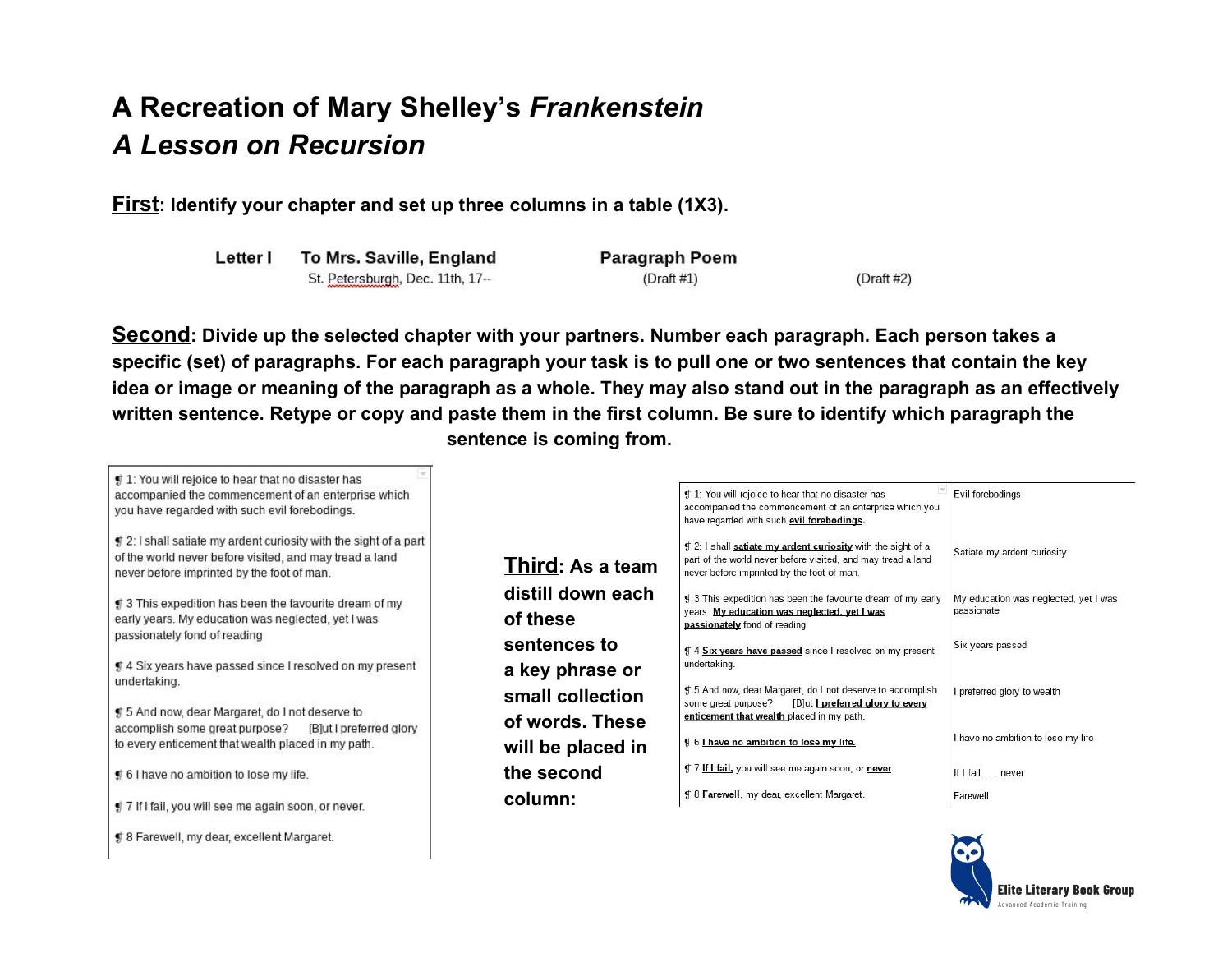**Fourth: The third column is a further distillation of the text. This time, you are trying to get it down to a key word or a small group of words that cut right to the heart of the original text. By combining these elements together you get, what will become, the first draft of your collective novel poem.**

Evil Forebodings Satiate my curiosity Passionate not educated Six passed years Glory preferred to wealth Ambition to life Never fail Farewell

**The goal then simply stated is to cut the novel down to key words for each paragraph. These words can then be altered, added to, rearranged and finally placed into a poetic form--the novel in miniature. It is truly as if we are creating our own mini-Frankensteins just as Victor does in piecing together his creature. Add in a dash of art and you are talking an original recreation built on the works of others.**

| ¶ 1: You will rejoice to hear that no disaster has<br>accompanied the commencement of an enterprise which                                                          | Evil forebodinas                                    | Evil Forebodinas                              |
|--------------------------------------------------------------------------------------------------------------------------------------------------------------------|-----------------------------------------------------|-----------------------------------------------|
| you have regarded with such evil forebodings.                                                                                                                      |                                                     | Satiate my curiosity                          |
| $\sharp$ 2: I shall satiate my ardent curiosity with the sight of a part<br>of the world never before visited, and may tread a land                                | Satiate my ardent curiosity                         | Passionate not educated                       |
| never before imprinted by the foot of man.                                                                                                                         |                                                     | Six passed years                              |
| ∯ 3 This expedition has been the favourite dream of my                                                                                                             | My education was neglected, yet I was<br>passionate | Glory preferred to wealth<br>Ambition to life |
| early years. My education was neglected, yet I was<br>passionately fond of reading                                                                                 |                                                     | Never fail                                    |
| ⊈ 4 Six years have passed since I resolved on my present<br>undertaking.                                                                                           | Six years passed                                    | Farewell                                      |
| ∯ 5 And now, dear Margaret, do I not deserve to<br>accomplish some great purpose?<br>[B]ut I preferred glory<br>to every enticement that wealth placed in my path. | I preferred glory to wealth                         |                                               |
| of 6 I have no ambition to lose my life.                                                                                                                           | I have no ambition to lose my life                  |                                               |
| <b>f</b> 7 If I fail, you will see me again soon, or never.                                                                                                        | If I fail never                                     |                                               |
| # 8 Farewell, my dear, excellent Margaret.                                                                                                                         | Farewell                                            |                                               |
| Your affectionate brother                                                                                                                                          |                                                     |                                               |
| R. Walton                                                                                                                                                          |                                                     |                                               |